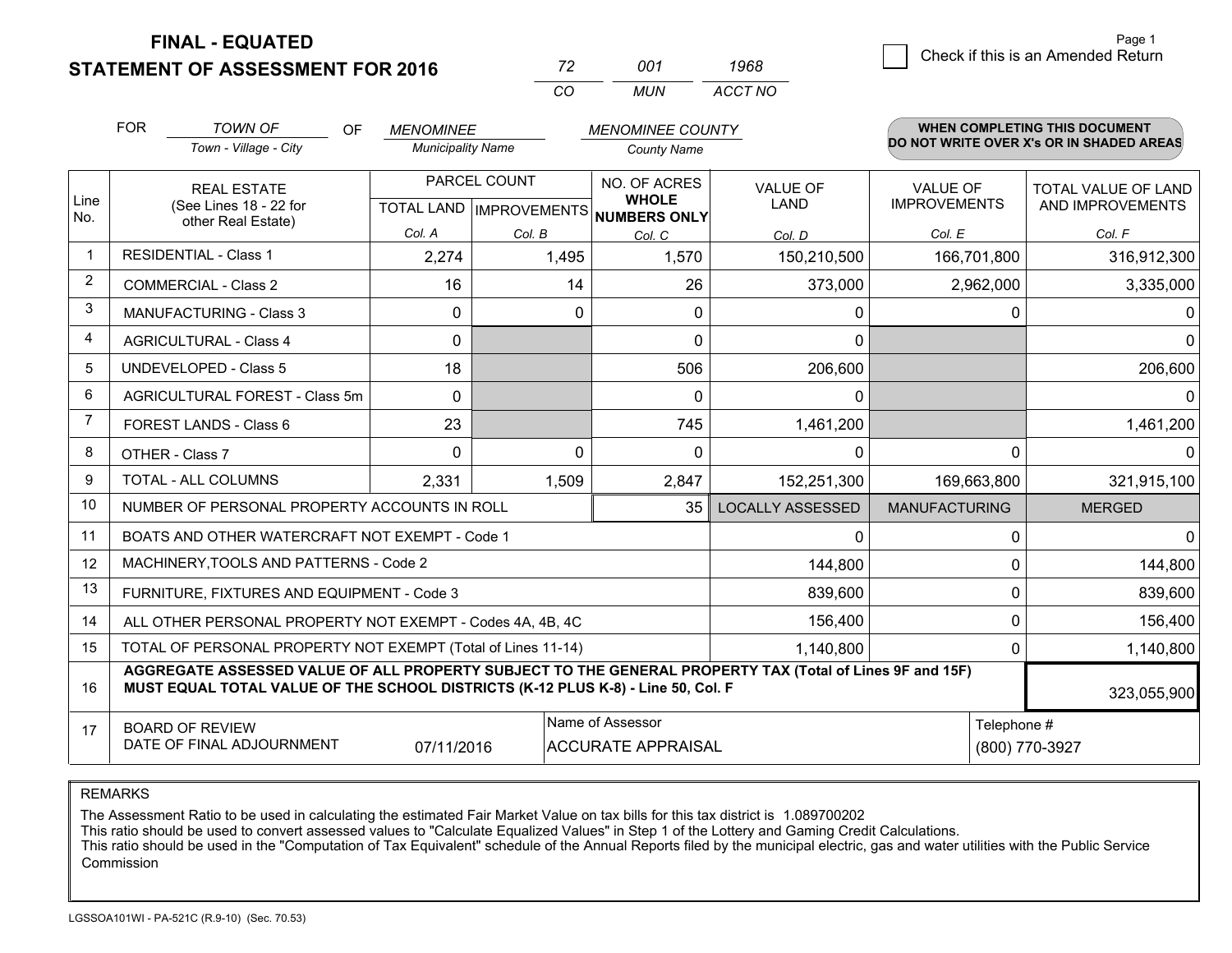# **FOREST CROP AND OTHER EXEMPT LAND**

 *YEAR CO MUN ACCT NO* <sup>2016</sup> <sup>72</sup> <sup>001</sup> <sup>1968</sup>

Do not confuse FOREST LANDS (Line 7) with FOREST CROPS (in this section) - They are **NOT** the same

|    | Private Forest Crop - Reg Class @ 10¢ per acre                                 |                                             |  |                                                    |                                                                 | Private Forest Crop - Reg Class @ \$2.52 per acre                  |  |                                                               |               |                                                                              |
|----|--------------------------------------------------------------------------------|---------------------------------------------|--|----------------------------------------------------|-----------------------------------------------------------------|--------------------------------------------------------------------|--|---------------------------------------------------------------|---------------|------------------------------------------------------------------------------|
| 18 | (a) PARCELS<br>(b) ACRES                                                       |                                             |  | (c) ASSESSED VALUE                                 |                                                                 | (d) PARCELS                                                        |  | (e) ACRES                                                     |               | (f) ASSESSED VALUE                                                           |
|    |                                                                                |                                             |  |                                                    |                                                                 |                                                                    |  |                                                               |               |                                                                              |
|    |                                                                                |                                             |  | Private Forest Crop - Special Class @ 20¢ per acre |                                                                 |                                                                    |  |                                                               |               | Entered Before 2005 Managed Forest - Ferrous Mining CLOSED @ \$8.27 per acre |
| 19 | (a) PARCELS                                                                    | (b) ACRES                                   |  | (c) ASSESSED VALUE                                 |                                                                 | (d) PARCELS                                                        |  | (e) ACRES                                                     |               | (f) ASSESSED VALUE                                                           |
|    |                                                                                |                                             |  |                                                    |                                                                 |                                                                    |  |                                                               |               |                                                                              |
|    |                                                                                | Entered Before 2005 Managed Forest - OPEN @ |  | \$.79 per acre                                     |                                                                 |                                                                    |  | Entered Before 2005 Managed Forest - CLOSED @ \$1.87 per acre |               |                                                                              |
| 20 | (a) PARCELS                                                                    | (b) ACRES                                   |  | (c) ASSESSED VALUE                                 |                                                                 | (d) PARCELS                                                        |  | (e) ACRES                                                     |               | (f) ASSESSED VALUE                                                           |
|    |                                                                                | 318                                         |  | 795,000                                            |                                                                 | 198.75                                                             |  |                                                               | 496,900       |                                                                              |
|    | Entered After 2004 Managed Forest - OPEN @<br>\$2.14 per acre                  |                                             |  |                                                    |                                                                 | Entered After 2004 Managed Forest - CLOSED @ \$10.68 per acre      |  |                                                               |               |                                                                              |
| 21 | (a) PARCELS                                                                    | (b) ACRES                                   |  | (c) ASSESSED VALUE                                 |                                                                 | (d) PARCELS                                                        |  | (e) ACRES                                                     |               | (f) ASSESSED VALUE                                                           |
|    |                                                                                |                                             |  |                                                    |                                                                 |                                                                    |  |                                                               |               |                                                                              |
|    |                                                                                |                                             |  |                                                    |                                                                 |                                                                    |  |                                                               |               |                                                                              |
| 22 | (a) County Forest Cropland Acres                                               |                                             |  | (b) Federal Acres                                  |                                                                 | (c) State Acres                                                    |  | (d) County (NOT FOREST CROP) Acres                            |               | (e) Other Acres                                                              |
|    |                                                                                |                                             |  | 34.25                                              |                                                                 |                                                                    |  | 17.5                                                          |               | 297.88                                                                       |
|    | Assessed Value of Omitted Property From Prior Years (Sec. 70.44)               |                                             |  |                                                    | Assessed Value of Sec. 70.43 Corrections of Errors by Assessors |                                                                    |  |                                                               |               |                                                                              |
| 23 | (a) REAL ESTATE                                                                |                                             |  | (b) PERSONAL                                       |                                                                 | (c1) REAL ESTATE                                                   |  |                                                               | (c2) PERSONAL |                                                                              |
|    |                                                                                |                                             |  |                                                    |                                                                 |                                                                    |  |                                                               |               |                                                                              |
|    | Manufacturing Equated Value of Omitted Property From Prior Years (Sec. 70.995) |                                             |  |                                                    |                                                                 | Mfg. Equated Value of Sec.70.43 Corrections of Errors by Assessors |  |                                                               |               |                                                                              |
|    | (d) REAL ESTATE                                                                |                                             |  | (e) PERSONAL                                       |                                                                 | (f1) REAL ESTATE                                                   |  | (f2) PERSONAL                                                 |               |                                                                              |
|    |                                                                                |                                             |  |                                                    |                                                                 |                                                                    |  |                                                               |               |                                                                              |

## **SPECIAL DISTRICTS**

| Line<br>No. | Enter 6-digit<br>Special District<br>Code (Col. A) | <b>Account</b><br><b>Number</b><br>(Col. B) | <b>Special District Name</b><br>(Col. C) | <b>Locally Assessed Value</b><br>of Real Estate and<br>Personal Property (Col. D) | Mfg Value of Real Estate<br>and Personal Property<br>(Col. E) | <b>Merged Value of</b><br><b>Real Estate and</b><br>Personal Property (Col. F) |
|-------------|----------------------------------------------------|---------------------------------------------|------------------------------------------|-----------------------------------------------------------------------------------|---------------------------------------------------------------|--------------------------------------------------------------------------------|
| 24          | 728020                                             | 0506                                        | LEGEND LAKE PRO & REHAB DISTRICT         | 262,854,700                                                                       |                                                               | 262,854,700                                                                    |
| 25          |                                                    |                                             |                                          |                                                                                   |                                                               |                                                                                |
| 26          |                                                    |                                             |                                          |                                                                                   |                                                               |                                                                                |
| 27          |                                                    |                                             |                                          |                                                                                   |                                                               |                                                                                |
| 28          |                                                    |                                             |                                          |                                                                                   |                                                               |                                                                                |
| 29          |                                                    |                                             |                                          |                                                                                   |                                                               |                                                                                |
| 30          |                                                    |                                             |                                          |                                                                                   |                                                               |                                                                                |
| 31          |                                                    |                                             |                                          |                                                                                   |                                                               |                                                                                |
| 32          |                                                    |                                             |                                          |                                                                                   |                                                               |                                                                                |
| 33          |                                                    |                                             |                                          |                                                                                   |                                                               |                                                                                |
| 34          |                                                    |                                             |                                          |                                                                                   |                                                               |                                                                                |
| 35          |                                                    |                                             |                                          |                                                                                   |                                                               |                                                                                |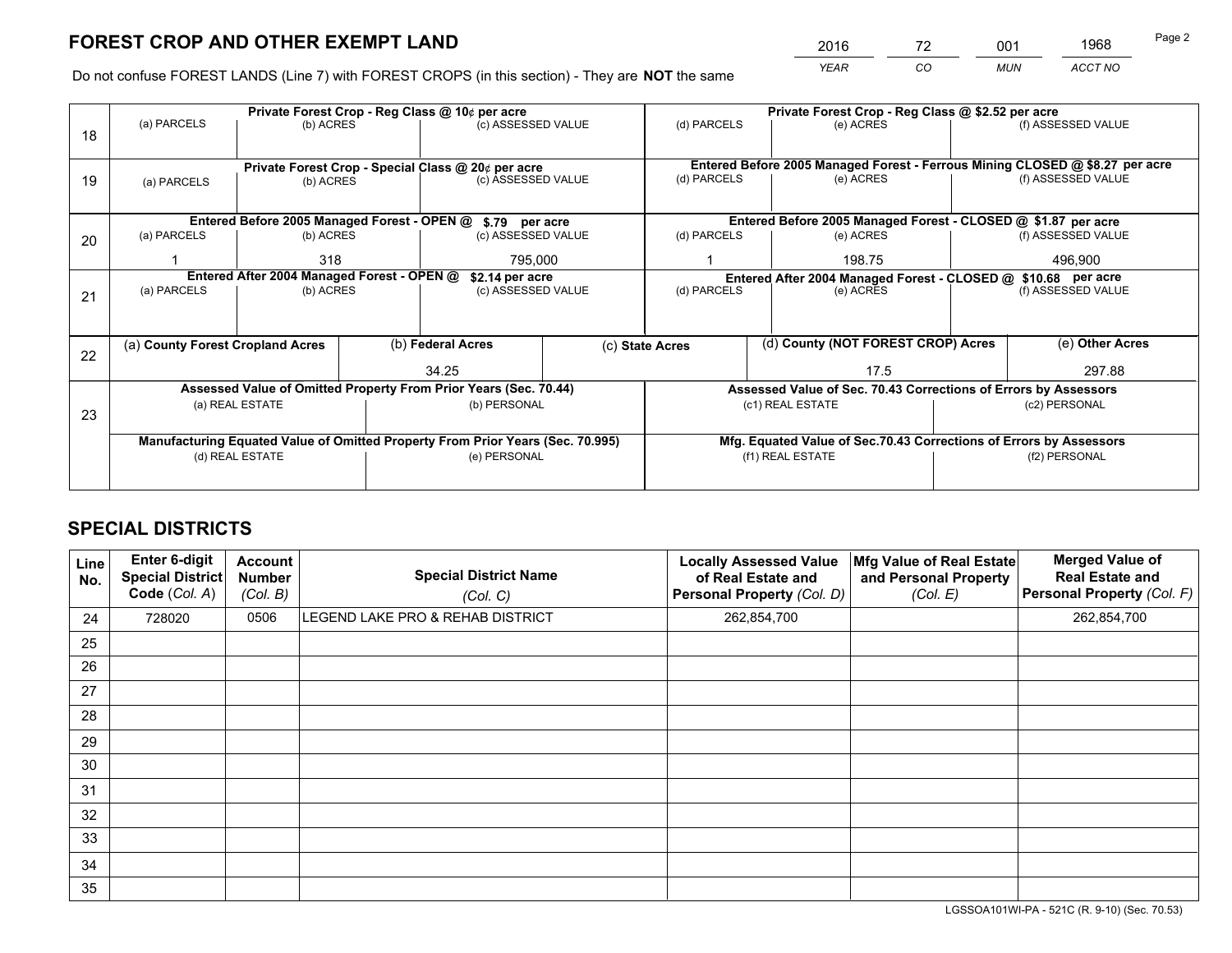|             |                                                          |                                             |                                                         | <b>YEAR</b>                                                                       | CO<br><b>MUN</b>                                              | ACCT NO                                                                        |
|-------------|----------------------------------------------------------|---------------------------------------------|---------------------------------------------------------|-----------------------------------------------------------------------------------|---------------------------------------------------------------|--------------------------------------------------------------------------------|
| Line<br>No. | Enter 6-digit<br><b>School District</b><br>Code (Col. A) | <b>Account</b><br><b>Number</b><br>(Col. B) | <b>School District Name</b><br>(Col. C)                 | <b>Locally Assessed Value</b><br>of Real Estate and<br>Personal Property (Col. D) | Mfg Value of Real Estate<br>and Personal Property<br>(Col. E) | <b>Merged Value of</b><br><b>Real Estate and</b><br>Personal Property (Col. F) |
|             | A. SCHOOL DISTRICTS (K-8 and K-12)                       |                                             |                                                         |                                                                                   |                                                               |                                                                                |
| 36          | 723434                                                   | 0443                                        | SCH D OF MENOMINEE INDIAN                               | 323,055,900                                                                       |                                                               | 323,055,900                                                                    |
| 37          |                                                          |                                             |                                                         |                                                                                   |                                                               |                                                                                |
| 38          |                                                          |                                             |                                                         |                                                                                   |                                                               |                                                                                |
| 39          |                                                          |                                             |                                                         |                                                                                   |                                                               |                                                                                |
| 40          |                                                          |                                             |                                                         |                                                                                   |                                                               |                                                                                |
| 41          |                                                          |                                             |                                                         |                                                                                   |                                                               |                                                                                |
| 42          |                                                          |                                             |                                                         |                                                                                   |                                                               |                                                                                |
| 43          |                                                          |                                             |                                                         |                                                                                   |                                                               |                                                                                |
| 44          |                                                          |                                             |                                                         |                                                                                   |                                                               |                                                                                |
| 45<br>46    |                                                          |                                             |                                                         |                                                                                   |                                                               |                                                                                |
|             |                                                          |                                             |                                                         |                                                                                   |                                                               |                                                                                |
| 47<br>48    |                                                          |                                             |                                                         |                                                                                   |                                                               |                                                                                |
| 49          |                                                          |                                             |                                                         |                                                                                   |                                                               |                                                                                |
| 50          |                                                          |                                             | TOTAL ASSESSED VALUE OF SCHOOL DISTRICTS (K-8 and K-12) | 323,055,900                                                                       |                                                               | 323,055,900                                                                    |
|             | <b>B.</b><br><b>UNION HIGH SCHOOL DISTRICTS</b>          |                                             |                                                         |                                                                                   |                                                               |                                                                                |
| 51          |                                                          |                                             |                                                         |                                                                                   |                                                               |                                                                                |
| 52          |                                                          |                                             |                                                         |                                                                                   |                                                               |                                                                                |
| 53          |                                                          |                                             |                                                         |                                                                                   |                                                               |                                                                                |
| 54          |                                                          |                                             |                                                         |                                                                                   |                                                               |                                                                                |
| 55          |                                                          |                                             | TOTAL ASSESSED VALUE OF UNION HIGH SCHOOLS              |                                                                                   |                                                               |                                                                                |
|             | C. TECHNICAL COLLEGE DISTRICTS                           |                                             |                                                         |                                                                                   |                                                               |                                                                                |
| 56          | 001500                                                   | 0014                                        | NORTH CENTRAL TECHNICAL COLLEGE<br><b>WAUS</b>          | 323,055,900                                                                       |                                                               | 323,055,900                                                                    |
| 57          |                                                          |                                             |                                                         |                                                                                   |                                                               |                                                                                |
| 58          |                                                          |                                             |                                                         |                                                                                   |                                                               |                                                                                |
| 59          |                                                          |                                             | TOTAL ASSESSED VALUE OF TECHNICAL COLLEGES              | 323,055,900                                                                       |                                                               | 323,055,900                                                                    |

2016

72

001

## *I hereby certify, to the best of my knowledge and belief, this form is complete and correct.*

**SCHOOL DISTRICTS**

| Print name of preparer | Title                    |                | Date (MM / DD / CCYY) |
|------------------------|--------------------------|----------------|-----------------------|
|                        |                          |                |                       |
| Signature of preparer  | Contact Telephone Number | E-mail address |                       |
|                        | $\overline{\phantom{0}}$ |                |                       |

1968